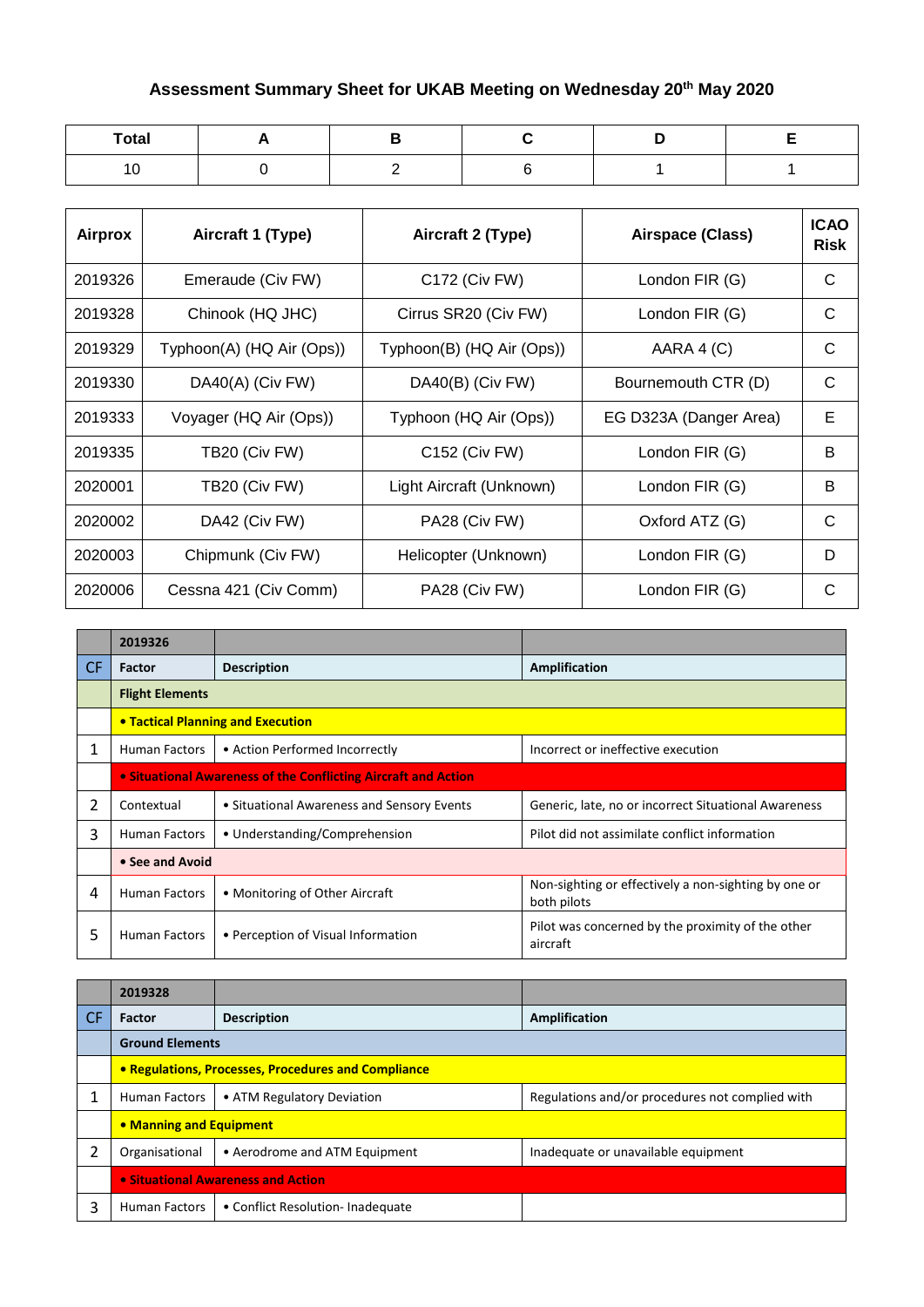| 4  | <b>Human Factors</b>                                           | • Inappropriate Clearance                                    | Controller instructions contributed to the conflict           |  |  |
|----|----------------------------------------------------------------|--------------------------------------------------------------|---------------------------------------------------------------|--|--|
| 5  | <b>Human Factors</b>                                           | • Traffic Management Information Provision                   | Not provided, inaccurate, inadequate, or late                 |  |  |
|    | <b>Flight Elements</b>                                         |                                                              |                                                               |  |  |
|    | • Situational Awareness of the Conflicting Aircraft and Action |                                                              |                                                               |  |  |
| 6  | <b>Human Factors</b>                                           | • Understanding/Comprehension                                | Pilot did not assimilate conflict information                 |  |  |
|    | <b>Human Factors</b>                                           | • Interpretation of Automation or Flight Deck<br>Information | Pilot was concerned by the proximity of the other<br>aircraft |  |  |
|    | • Electronic Warning System Operation and Compliance           |                                                              |                                                               |  |  |
| 8  | Contextual                                                     | • ACAS/TCAS TA                                               | <b>TCAS TA / CWS indication</b>                               |  |  |
|    | • See and Avoid                                                |                                                              |                                                               |  |  |
| 9  | <b>Human Factors</b>                                           | • Monitoring of Other Aircraft                               | Late-sighting by one or both pilots                           |  |  |
| 10 | <b>Human Factors</b>                                           | • Perception of Visual Information                           | Pilot perceived there was no conflict                         |  |  |

|     | 2019329                                  |                                                                |                                                                     |  |
|-----|------------------------------------------|----------------------------------------------------------------|---------------------------------------------------------------------|--|
| CF. | Factor                                   | <b>Description</b>                                             | Amplification                                                       |  |
|     | <b>Ground Elements</b>                   |                                                                |                                                                     |  |
|     |                                          | • Situational Awareness and Action                             |                                                                     |  |
| 1   | Contextual                               | • Situational Awareness and Sensory Events                     | Generic, late, no or incorrect Situational Awareness                |  |
| 2   | <b>Human Factors</b>                     | • Conflict Detection - Not Detected                            |                                                                     |  |
|     | <b>Flight Elements</b>                   |                                                                |                                                                     |  |
|     |                                          | <b>• Regulations, Processes, Procedures and Compliance</b>     |                                                                     |  |
| 3   | <b>Human Factors</b>                     | • Flight Crew ATM Procedure Deviation                          | Regulations/procedures not complied with                            |  |
|     | <b>• Tactical Planning and Execution</b> |                                                                |                                                                     |  |
| 4   | <b>Human Factors</b>                     | • Action Performed Incorrectly                                 | Incorrect or ineffective execution                                  |  |
| 5   | <b>Human Factors</b>                     | • Transponder Selection and Usage                              |                                                                     |  |
| 6   | <b>Human Factors</b>                     | • Accuracy of Communication                                    | Ineffective communication of intentions                             |  |
|     |                                          | • Situational Awareness of the Conflicting Aircraft and Action |                                                                     |  |
| 7   | Contextual                               | • Situational Awareness and Sensory Events                     | Generic, late, no or incorrect Situational Awareness                |  |
| 8   | <b>Human Factors</b>                     | • Understanding/Comprehension                                  | Pilot did not assimilate conflict information                       |  |
|     | • See and Avoid                          |                                                                |                                                                     |  |
| 9   | <b>Human Factors</b>                     | • Monitoring of Other Aircraft                                 | Non-sighting or effectively a non-sighting by one or<br>both pilots |  |
| 10  | <b>Human Factors</b>                     | • Perception of Visual Information                             | Pilot was concerned by the proximity of the other<br>aircraft       |  |

|     | 2019330                 |                                            |                                                  |
|-----|-------------------------|--------------------------------------------|--------------------------------------------------|
| -CF | <b>Factor</b>           | <b>Description</b>                         | Amplification                                    |
|     | <b>Ground Elements</b>  |                                            |                                                  |
|     | • Manning and Equipment |                                            |                                                  |
|     | Organisational          | • ATM Staffing and Scheduling              | Sub-Optimal establishment or scheduling of staff |
|     |                         | • Situational Awareness and Action         |                                                  |
| า   | <b>Human Factors</b>    | • Traffic Management Information Provision | Not provided, inaccurate, inadequate, or late    |
| 3   | <b>Human Factors</b>    | • Distraction - Job Related                |                                                  |
|     | <b>Flight Elements</b>  |                                            |                                                  |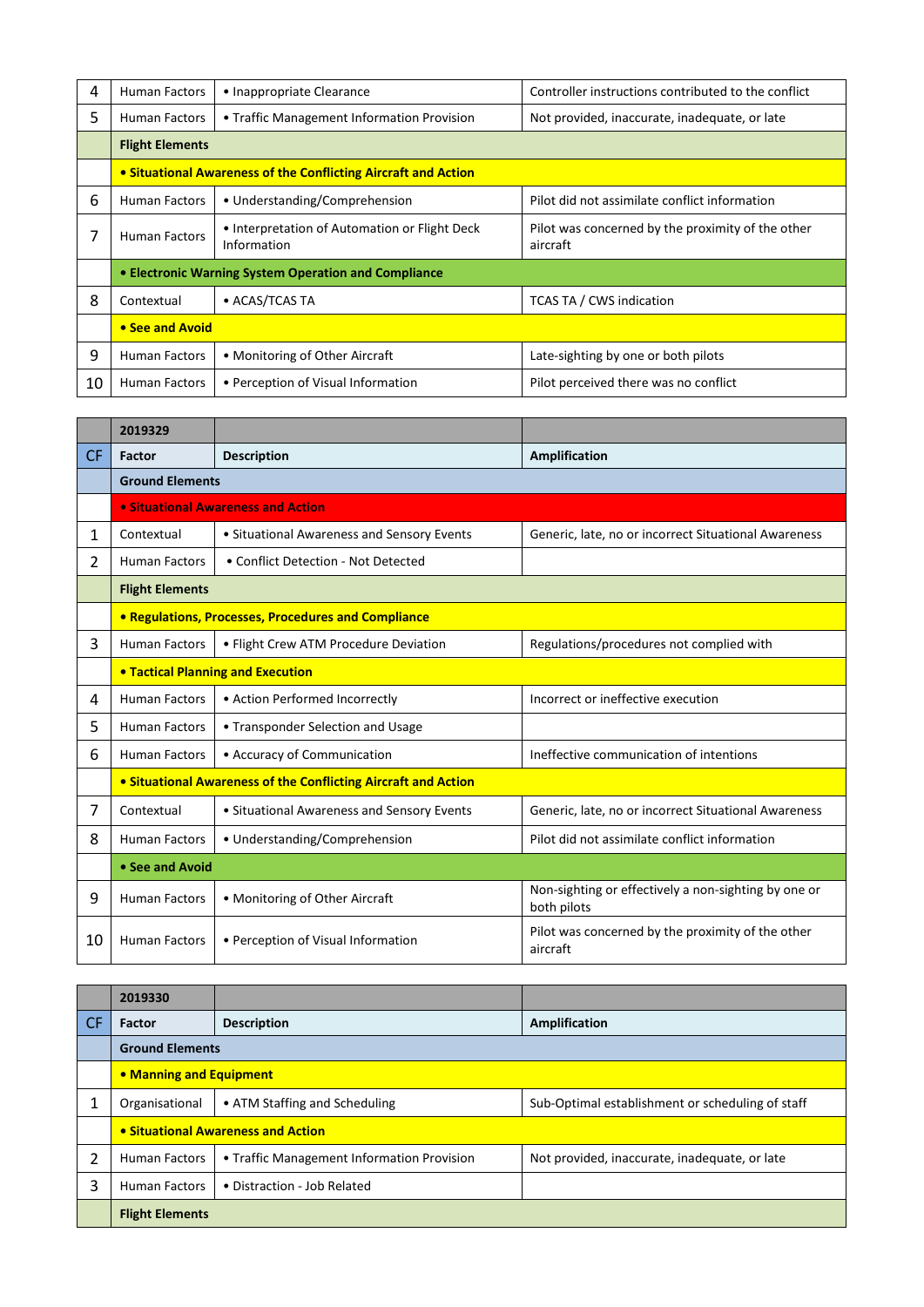|    | • Regulations, Processes, Procedures and Compliance                   |                                       |                                                                     |  |
|----|-----------------------------------------------------------------------|---------------------------------------|---------------------------------------------------------------------|--|
| 4  | <b>Human Factors</b>                                                  | • Flight Crew ATM Procedure Deviation | Regulations/procedures not complied with                            |  |
|    |                                                                       | • Tactical Planning and Execution     |                                                                     |  |
| 5  | <b>Human Factors</b>                                                  | • Action Performed Incorrectly        | Incorrect or ineffective execution                                  |  |
| 6  | <b>Human Factors</b>                                                  | • Aircraft Navigation                 | Did not avoid/conform with the pattern of traffic<br>already formed |  |
|    | <b>• Situational Awareness of the Conflicting Aircraft and Action</b> |                                       |                                                                     |  |
| 7  | <b>Human Factors</b>                                                  | • Understanding/Comprehension         | Pilot did not assimilate conflict information                       |  |
| 8  | <b>Human Factors</b>                                                  | • Lack of Communication               | Pilot did not request additional information                        |  |
| 9  | <b>Human Factors</b>                                                  | • Monitoring of Other Aircraft        | Pilot did not sufficiently integrate with the other<br>aircraft     |  |
|    | • Electronic Warning System Operation and Compliance                  |                                       |                                                                     |  |
| 10 | Contextual                                                            | • ACAS/TCAS TA                        | <b>TCAS TA / CWS indication</b>                                     |  |
|    | • See and Avoid                                                       |                                       |                                                                     |  |
| 11 | <b>Human Factors</b>                                                  | • Monitoring of Other Aircraft        | Non-sighting or effectively a non-sighting by one or<br>both pilots |  |

| 2019333                |                                    |                                                               |  |  |
|------------------------|------------------------------------|---------------------------------------------------------------|--|--|
| <b>Factor</b>          | <b>Description</b>                 | Amplification                                                 |  |  |
| <b>Flight Elements</b> |                                    |                                                               |  |  |
| • See and Avoid        |                                    |                                                               |  |  |
|                        | • Any other event                  | Visual illusion at night                                      |  |  |
| Human Factors          | • Perception of Visual Information | Pilot was concerned by the proximity of the other<br>aircraft |  |  |

|           | 2019335                                  |                                                                |                                                                     |
|-----------|------------------------------------------|----------------------------------------------------------------|---------------------------------------------------------------------|
| <b>CF</b> | Factor                                   | <b>Description</b>                                             | Amplification                                                       |
|           | <b>Ground Elements</b>                   |                                                                |                                                                     |
|           | • Situational Awareness and Action       |                                                                |                                                                     |
| 1         | Contextual                               | • Situational Awareness and Sensory Events                     | Not required to monitor the aircraft under the agreed<br>service    |
|           | <b>Flight Elements</b>                   |                                                                |                                                                     |
|           | <b>• Tactical Planning and Execution</b> |                                                                |                                                                     |
| 2         | <b>Human Factors</b>                     | • Communications by Flight Crew with ANS                       | Apt ATS not requested by pilot                                      |
| 3         | <b>Human Factors</b>                     | • Communications by Flight Crew with ANS                       | Pilot did not communicate with appropriate service<br>provider      |
|           |                                          | • Situational Awareness of the Conflicting Aircraft and Action |                                                                     |
| 4         | Contextual                               | • Situational Awareness and Sensory Events                     | Generic, late, no or incorrect Situational Awareness                |
| 5         | Human Factors                            | • Distraction - Job Related                                    | Pilot was engaged in other tasks                                    |
|           |                                          | <b>• Electronic Warning System Operation and Compliance</b>    |                                                                     |
| 6         | Technical                                | • ACAS/TCAS System Failure                                     | Incompatible CWS equipment                                          |
|           | • See and Avoid                          |                                                                |                                                                     |
| 7         | <b>Human Factors</b>                     | • Monitoring of Other Aircraft                                 | Non-sighting or effectively a non-sighting by one or both<br>pilots |
| 8         | <b>Human Factors</b>                     | • Monitoring of Other Aircraft                                 | Late-sighting by one or both pilots                                 |

| 2020001                                                        |                                            |                                                           |  |
|----------------------------------------------------------------|--------------------------------------------|-----------------------------------------------------------|--|
| <b>Factor</b>                                                  | <b>Description</b>                         | Amplification                                             |  |
| <b>Flight Elements</b>                                         |                                            |                                                           |  |
| • Situational Awareness of the Conflicting Aircraft and Action |                                            |                                                           |  |
| Contextual                                                     | • Situational Awareness and Sensory Events | Pilot had no, late or only generic, Situational Awareness |  |
| <b>• Electronic Warning System Operation and Compliance</b>    |                                            |                                                           |  |